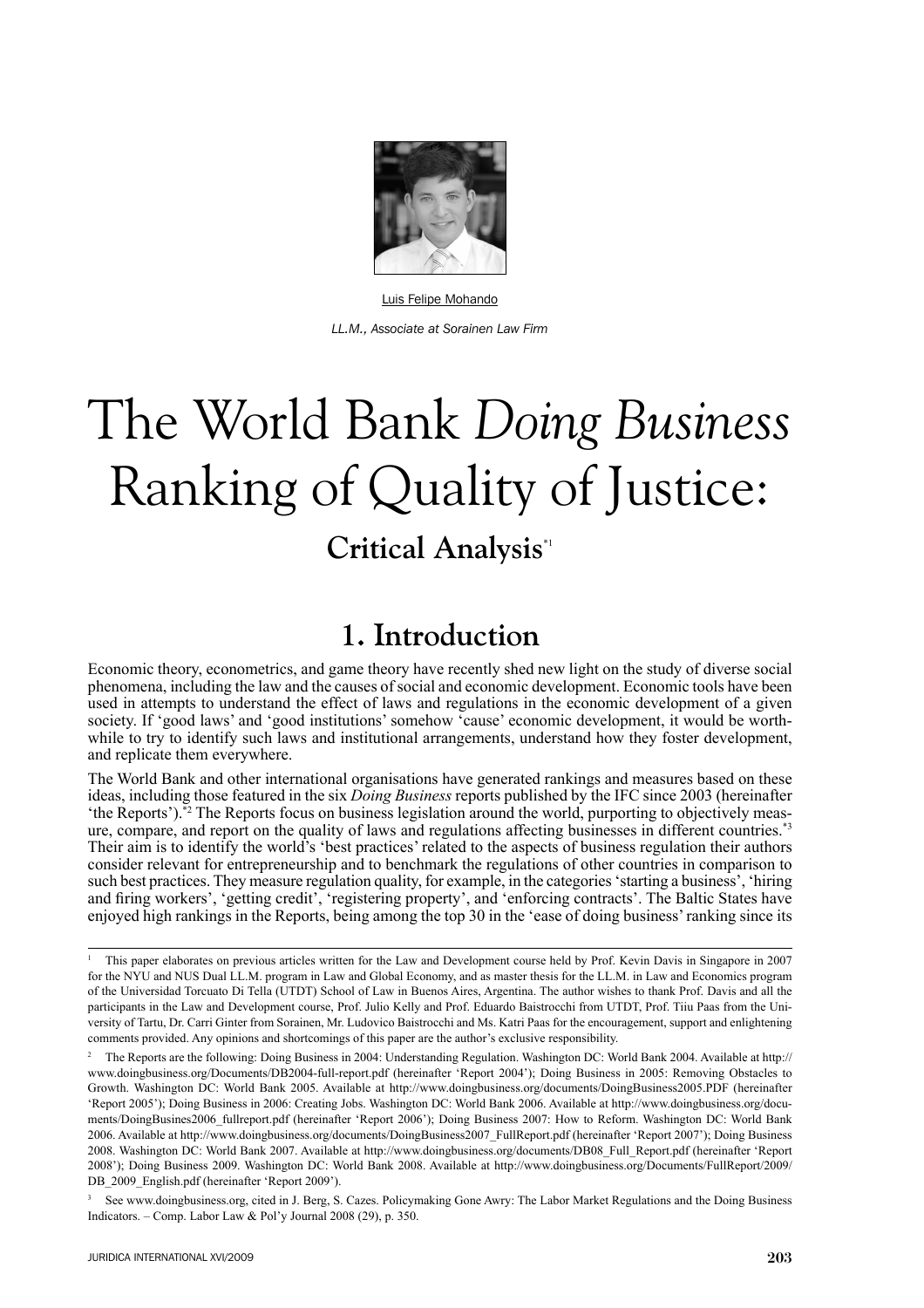inception in 2006 (when among 155 countries Estonia ranked 16<sup>th</sup>, Latvia 26<sup>th</sup>, and Lithuania 15<sup>th</sup>) through to the latest, 2009 release (where among 181 countries they ranked  $22<sup>nd</sup>$ ,  $29<sup>th</sup>$ , and  $28<sup>th</sup>$ , respectively).<sup>\*4</sup>

One of the pillars in the Reports' consideration of the ease of doing business is the measure of 'enforcing contracts', for which Estonia ranks  $30<sup>th</sup>$ , Latvia fourth, and Lithuania  $16<sup>th</sup>$ . Its aim is to measure the quality of courts, on the basis of the number of procedures, cost for the plaintiff, and the time it takes to enforce a hypothetical contractual dispute in a given economy. The lower these three figures, the higher the ranking.

But does this mean anything? Does a good place in the rankings mean that the Baltic States have 'better laws' or 'better courts', fostering development better than those of countries with worse ratings? More importantly, does it make sense to reform in order to have a better ranking? Unfortunately, the answer might not be 'yes'. Using simple law and economics theory, this paper seeks to scratch the surface of the 'Enforcing Contracts' section of the Reports, showing that, of the three measures the Reports now employ in relation to contract enforcement, only 'days to enforce' seems theoretically sound and giving some suggestions as to how to complement said measure to more meaningfully reflect efficiency in dispute resolution. Of the three measures — procedures, cost, and time — the first needs more solid theoretical foundations, the second is at odds with economic theory, and the third needs improvement to guide policy.

Section 2 offers a brief overview of the Reports, their background, and the issues addressed in this paper. Section 3 critically analyses the measure of number of procedures, and then Section 4 addresses the measure of costs in the light of economic theory. Section 5 looks at the impact of delay in enforcement and makes suggestions for improvement. Finally, Section 6 offers the author's conclusions.

# **2. The Reports and enforcing contracts: An overview**

The Reports' stated goals are "to advance the World Bank Group's private sector development agenda" by "motivating reforms through country benchmarking", "informing the design of reforms", "enriching international initiatives on development effectiveness", and "informing theory".\*5 As these statements and the Reports' titles suggest, the authors — a World Bank team led by economist Simeon Djankov — have a particular view of the effect of the regulatory environment on development. For them, 'law matters' for development, and better (frequently fewer) regulations lead to growth and job creation.<sup>\*6</sup> Moreover, they very explicitly try to promote legal reform according to their findings, highlighting "top reformers", pointing at "who is not reforming", showing "success stories", and ranking countries according to the "ease of doing business".\*7

Intellectually, the Reports are inspired both by the Law and Finance movement started by Rafael La Porta, Florencio López-de-Silanes, Andrei Shleifer, and Robert Vishny, who tried to apply econometric analysis to the study of the law and legal traditions\*8; and by the ideas of Hernando de Soto, a Peruvian economist who argues that the legal framework could push people toward the informal economy and prevent them from owning property, doing business, and raising themselves and their countries out of poverty.\*9 These ideas were the origin of the New Comparative Economics movement and of the Reports.\*10 They are also related to the New

<sup>4</sup> See Report 2006, p. 92; Report 2007, p. 6; Report 2008, p. 6; Report 2009, p. 6.

<sup>5</sup> See, e.g., K. E. Davis, M. B. Kruse. Taking the Measure of Law: The case of the *Doing Business* Project. – Law & Soc. Inquiry 2007 (32), p. 1098; Report 2004, pp. ix–x.

<sup>6</sup> See in general, the Reports (Note 2), "Overview" section. See also Association Henri Capitant des Amis de la Culture Juridique Française. Les Droits de Tradition Civiliste en Question: À Propos des Rapports. Doing Business de la Banque Mondiale. Paris: Société de Législation Comparée 2006, p. 16 (hereinafter AHC); K. E. Davis, M. B. Kruse (Note 5); B. Arruñada. Pitfalls to Avoid when Measuring Institutions: Is 'Doing Business' Damaging Business? – Universitat Pompeu Fabra Economics and Business Working Paper 2007/1040. Available at http:// ssrn.com/abstract=997225 (28.07.2009).

<sup>7</sup> See, e.g., Report 2007, pp. 1–7; S. Djankov, C. McLiesh. Celebrating Reform. – Celebrating Reform. Washington DC: World Bank 2007, pp. 1–9 (where the authors even give "Oscar" prizes for "outstanding reformers"); B. Arruñada (Note 6), pp. 4–5; K. E. Davis, M. B. Kruse (Note 5), pp. 1114–1116.

<sup>8</sup> See AHC (Note 6), pp. 14–15; K. E. Davis, M. B. Kruse (Note 5), pp. 1096–1097. The first paper published by the group Rafael La Porta *et al.* Law and Finance. – Journal of Political Economy 1998 (106), pp. 1113–1155, used econometric regressions to show that "common-law countries generally have the strongest, and French civil-law countries the weakest, legal protections of investors, with German- and Scandinavian-civil-law countries located in the middle" (Paper's abstract). This paper (and studying the law through mere econometrics) is aptly ridiculed in M. D. West. Legal Determinants of World Cup Success. – John M. Olin Center for Law & Economics (University of Michigan) 2002, paper #02–009.

<sup>9</sup> See, e.g., Report 2004, pp. vii, x, 17; K. E. Davis, M. B. Kruse (Note 5), p. 1101; H. de Soto, E. Ghersi, M. Ghibellini. El Otro Sendero. Buenos Aires: Sudamericana 1987.

<sup>&</sup>lt;sup>10</sup> S. Djankov *et al.* The New Comparative Economics. – J. Comp. Econ. 2003 (31), pp. 595–619. For a good account on the history of the movement and of the Reports, see C. Ménard, B. du Marais. Can We Rank Legal Systems According to Their Economic Efficiency? – Journal of Law & Policy 2006 (26), pp. 55–80.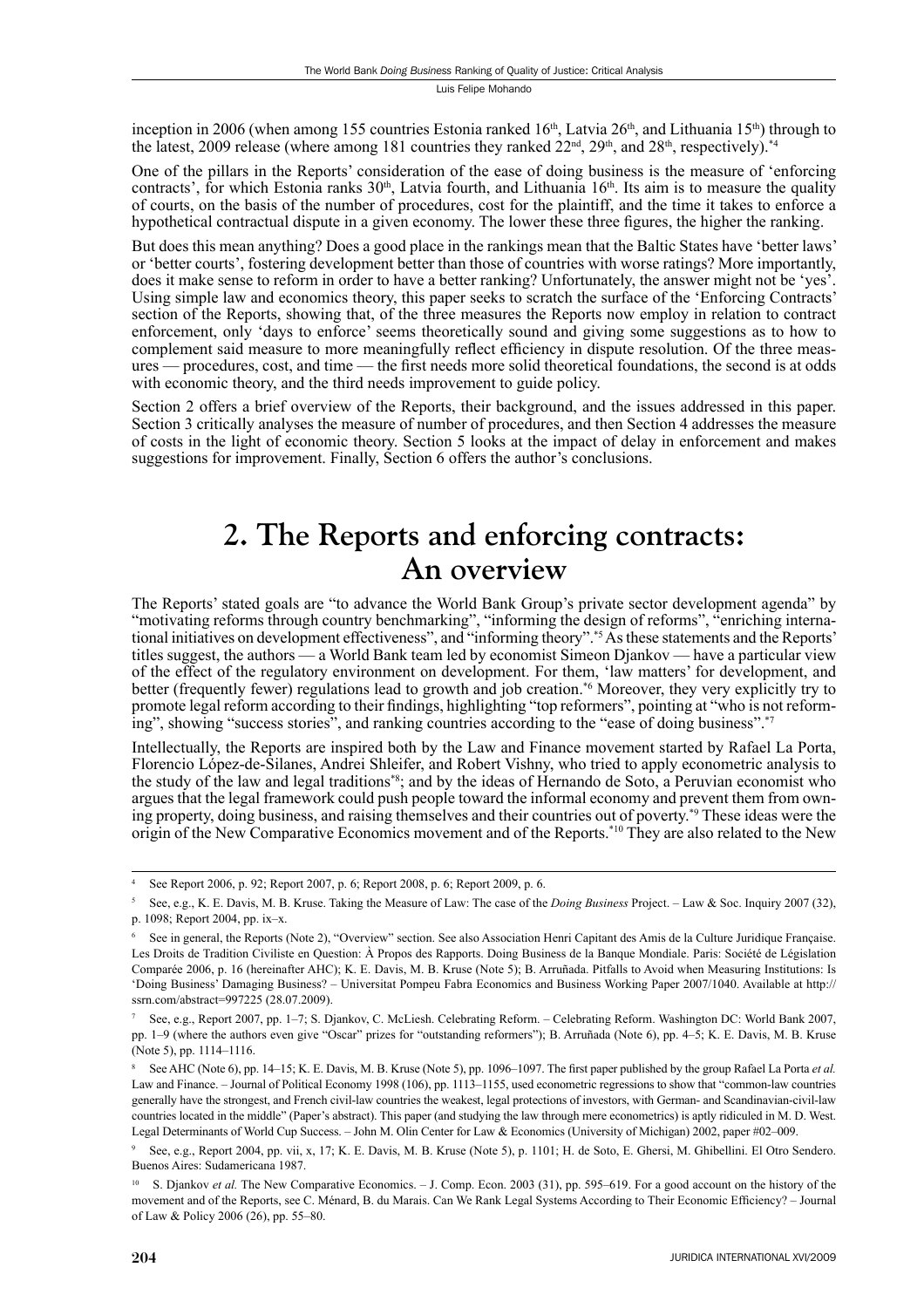Institutional Economics school of thought, founded by Douglass North<sup>\*11</sup>, for which the institutional framework within which the agents of a given economy operate is determinant of the capability of that economy to achieve development.\*<sup>12</sup>

Although cutting red tape seems in principle a good idea and the wealth of data the Doing Business project is gathering is remarkable\*13, both the Reports and their theoretical background have been subject to serious criticisms.\*14 Furthermore, because of the impact in the media and the endorsement by the World Bank and other international institutions (most notably, the United States Millennium Challenge Corporation)\*15, the shortcomings of the Reports may be potentially harmful.<sup>\*16</sup> For some critics, the procedure for testing the Reports' underlying hypotheses has been different from the one normally applied in economic research, which involves the risk of the measurement of institutional performance remaining subject to aprioristic policy recommendations:

The indirect cost of [the Reports] from the adoption of defective policies could therefore be huge, for two reasons. Firstly, the authors of the preliminary research are responsible for the subsequent reports. [Although probably insignificant, there could be a] risk that they will tend to search for or interpret the new information in such a way that it confirms their preconceptions[... Secondly], the fact that an institution as relevant as the World Bank is involved in the project covers up its defects and vouches for its conclusions which, in a normal situation, would be taken as preliminary, having a limited effect on policy. For these two reasons — the incorrect procedure and the participation of the World Bank in the project — there is considerable risk that such preliminary conclusions will be taken as final [determinations] and used for establishing wrong 'best practice' standards and for taking mistaken decisions in institutional reform $17$ 

In other words, because of the involvement of the World Bank and other international development aid institutions in the crafting of the rankings, and the potential (or effective) conditioning of aid and investment on how well a country scores in those rankings, the indicators have the potential of being very influential. Therefore, such measures have to be designed and tested with the utmost care and, further, have to be methodologically and theoretically sound, to avoid generating widespread implementation of inappropriate reforms or wrongly punishing the right policies.\*18 This is particularly important in view of the emphasis the Reports' authors (and, ultimately, the World Bank) place on highlighting the 'good' and 'bad' economies, those that have reformed according to the Reports' metrics or not<sup>\*19</sup>, on suggesting the use of the Reports to guide reform<sup>\*20</sup>, and on how 'what gets measured gets done'<sup>\*21</sup>, suggesting that reforms that do not get measured or do not help the country improve its rankings may be overlooked despite their necessity or convenience.

The 'Enforcing Contracts' chapter focuses on measuring procedural laws and judicial institutions. The authors argue that courts should be "fast, fair and affordable" $\frac{1}{2}$ , and they try to measure these qualities by setting up a hypothetical contractual dispute, examine the procedural laws of the countries surveyed to see how the dispute would be handled, check with local counsel, and use the information to build the measurement indices.\*23 The indices were originally four: number of mandatory procedures requiring interaction between the

<sup>&</sup>lt;sup>11</sup> See, e.g., D. C. North. Institutions and Economic Growth: An Historical Introduction. – World Dev. 1989 (17), pp. 1319, 1320, cited in T. Ringer. Development, Reform**,** And The Rule Of Law: Some Prescriptions For A Common Understanding Of The "Rule Of Law" And Its Place In Development Theory And Practice. – Yale Hum. Rts. & Dev. L.J. 2007 (10), p. 178; K. E. Davis, M. B. Kruse (Note 5), p. 1096.

<sup>12</sup> See, e.g., M. K. Nabli, J. B. Nugent. The New Institutional Economics and its Applicability to Development. – World Dev. 1989 (17), pp. 1333, 1342, quoted in T. Ringer (Note 11) ("by affecting transaction costs and coordination possibilities, institutions can have the effect of either facilitating or retarding economic growth. The choice of appropriate political institutions, rules and policies enhances economic growth. Moreover, by affecting resource mobility and the incentives for innovation and accumulation, institutions may induce or hinder economic efficiency in the allocation of resources and growth. Institutions affect growth also through their effects on expectations, social norms and preferences").

<sup>13</sup> See K. E. Davis, M. B. Kruse (Note 5), p. 1100.

<sup>&</sup>lt;sup>14</sup> See, in general, AHC (Note 6); B. Arruñada (Note 6); J. Berg, S. Cazes (Note 3); B. Arruñada. How Doing Business Jeopardizes Institutional Reform. – Universitat Pompeu Fabra, Economics and Business Working Paper 2008/1088, May. Available at www.arrunada.org (28.07.2009). See also K. E. Davis, M. B. Kruse (Note 5).

<sup>&</sup>lt;sup>15</sup> Millenium Challenge Corporation. Guide to the MCC Indicators and the Selection Process, Fiscal Year 2008, pp. 3, 23–35; Millenium Challenge Corporation. Guide to the MCC Indicators and the Selection Process, Fiscal Year 2009, pp. 3, 26–35. Available at http://www.mcc.gov/ mcc/bm.doc/mcc-fy-09-guidetotheindicators.pdf (28.07.2009).

<sup>&</sup>lt;sup>16</sup> See, e.g., B. Arruñada. Will Doing Business Keep Damaging Business? Available at www.arrunada.org (28.07.2009); B. Arruñada (Note 6); J. Berg, S. Cazes (Note 3); C. Ménard, B. du Marais (Note 10); B. Arruñada (Note 14); K. E. Davis, M. B. Kruse (Note 5), pp. 1114–1116.

<sup>17</sup> B. Arruñada (Note 6), pp. 3–4.

<sup>18</sup> See, e.g., C. Ménard, B. du Marais (Note 10), p. 57.

<sup>19</sup> See, e.g., Report 2007, pp. 1–7; Report 2008, pp. 1–8; Report 2005, pp. 1–15.

<sup>20</sup> See, e.g., Report 2005, p. 10.

<sup>21</sup> See, e.g., Report 2007, pp. 3–4; Report 2008, pp. 7–8.

<sup>22</sup> Report 2004, p. 46.

<sup>23</sup> *Ibid*., pp. 1–7.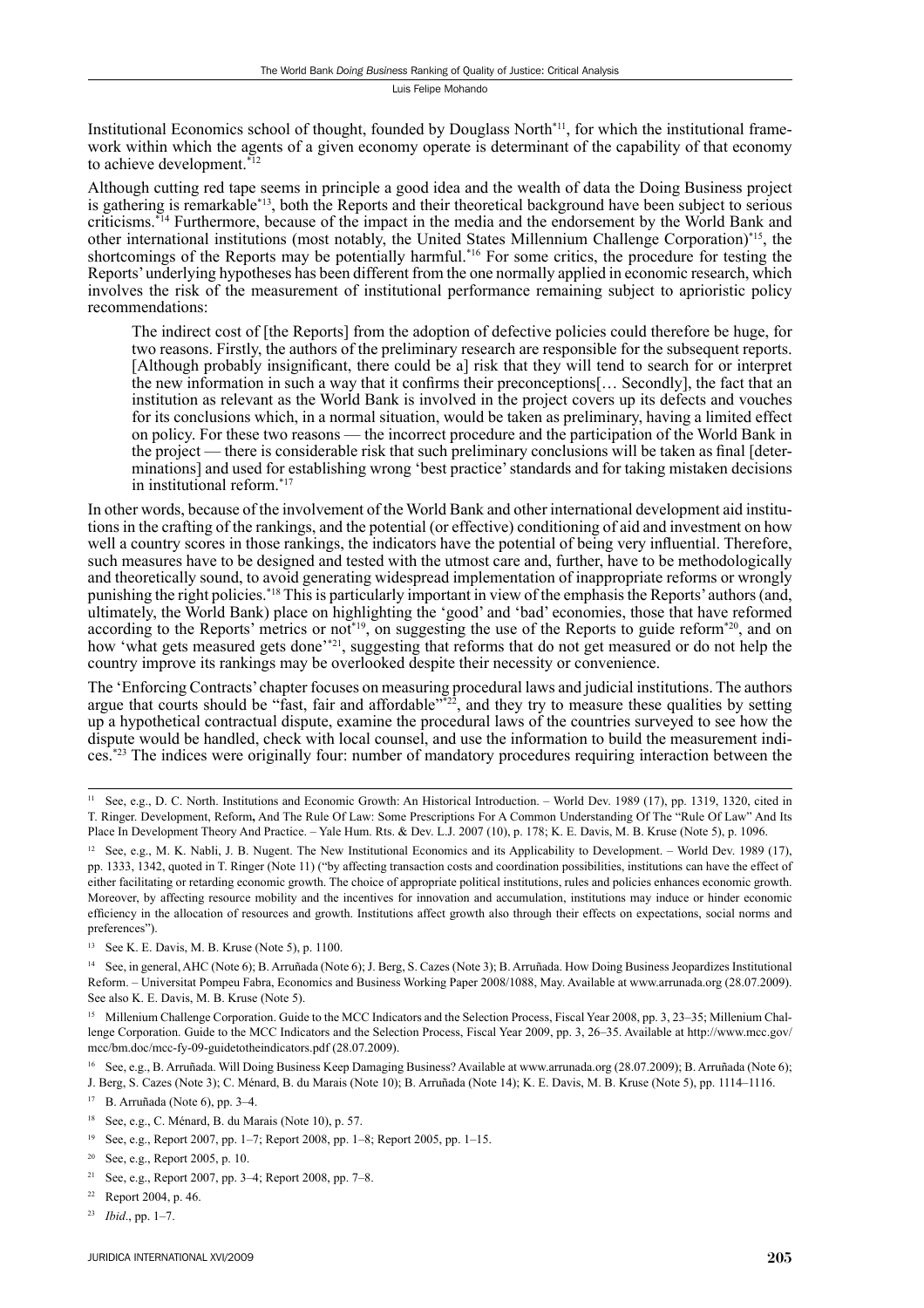parties and/or the court; cost incurred by the plaintiff; estimated time to resolve the dispute; and a measure that disappeared with the 2005 report, termed procedural complexity.\*24 With this information, they rank the surveyed countries, stating that courts in richer countries (which arguably have the most 'efficient' courts) have fewer procedures<sup>\*25</sup>, are less costly<sup>\*26</sup>, and take less time to resolve the dispute.<sup>\*27</sup> In the 2004 report, the authors blame poverty, legal tradition, and procedural complexity as the main causes of court 'inefficiency', and suggest various reforms.<sup>\*28</sup> The theoretical and methodological background of the indicators and suggestions consists of a research paper authored by Djankov and others (hereinafter 'the BP') that argues that legal tradition and 'formalism' of procedure are associated with less desirable courts.\*29

At first glance, the assertions might seem plausible, but this is less clear once the level of scrutiny is increased. If upon close scrutiny the measures do not prove methodologically or theoretically sound, their continued usage in the rankings may mislead governments into pushing for unnecessary or even incorrect reforms, hampering rather than fostering development. If that were to prove the case, the World Bank should reform the Reports forthwith, abandoning such measures for ones more meaningfully reflecting a legal system's efficiency of enforcement of business contract arrangements.

The problem is that the 'enforcing contracts' chapter does not pass such scrutiny. Firstly, the Reports assume a certain judicial dispute resolution procedure to be ideal, one that has very few steps and formalities. This is most apparent in the BP, which explicitly assumes the 'ideal' (in the sense of better justice) of the neighbour dispute and constructs the 'formalism' index to measure departures from said ideal. Thus was the 'Number of Procedures' indicator derived, under which a country scores better the fewer steps are necessary for enforcing a contract. As Section 3 attempts to show, ranking based purely on number of procedures appears baseless, as claiming the neighbour dispute is 'ideal' is a mere assertion without sufficient theoretical or authoritative backing. Moreover, a simple *reductio ad absurdum* shows the 'ideal' justice promoted by this chapter of the Reports is arguably no justice at all. It may even fail the test of econometric regression. The assertion that using fewer procedures leads to 'better', or more 'efficient' justice, whatever that may mean, is not obviously true and needs to be argued properly.

Secondly, the Reports, elaborating on the neighbours' ideal, posit that enforcing a contract in court should be cheap, fast, and fair, meaning that the (hypothetical) plaintiff should be able to go to court, get a judgment, and collect the debt in as short a time as possible, without any lawyers or appeals and paying as little as possible in court and attorneys' fees. For the Reports, a court system that is able to achieve such a state of affairs would be 'efficient'. Section 4 seeks to show that this idea is completely at odds with the basic literature on the economic analysis of procedural law and rational choice. For these theories (not disproved or argued against by the Reports or the BP), the aim of procedural law is to minimise the total costs of settling disputes for society as a whole: the 'administrative' cost of deciding the claim for the parties and the state and the cost of the case being decided 'wrongly' (not according to substantive law), and thus giving the wrong behavioural signals to society (taking into account the number and the quality of cases allowed to be filed). These costs are minimised in principle by doing the contrary of what the Reports prescribe: with out-of-court settlements that save on time and money spent on trials, which are more likely to come about the costlier going to court is for the parties; by enhancing the role of professional lawyers and judges; and through the existence of appeals.

However, the time measure does give some hint of judicial economic efficiency given the disruption that judicial delay may have on plaintiff claims. Section  $\bar{5}$  thus argues that costs and procedural hurdles may be redeemed as efficiency gauges if the focus is placed on the issues that exacerbate the disruptive effect of time — particularly the enforceability of settlements themselves.

If the rationale for defining and detecting 'best practices' is flawed, the policy implications may be correct only by chance. Therefore, if the Reports are not framing the correct picture as regards enforcing contracts, then using their indicators to inform policy and reform may be harmful and should be discouraged.

<sup>&</sup>lt;sup>24</sup> "[Based on local attorney questionnaire responses] four indicators of [...] commercial contract enforcement [efficiency] are developed: 1. the number of procedures, mandated by law or court regulation, that demand interaction between the parties or between them and the judge or a court officer; 2. the time needed for dispute resolution in calendar days, counted from the moment the plaintiff files the lawsuit in court until the moment of settlement or, when appropriate, payment ([including] the days when actions take place and the waiting periods between actions); 3. the official cost of going through court procedures, including court costs and attorney fees; and 4. the procedural complexity of contract enforcement—an index that scores countries on how heavily dispute resolution is regulated." *Ibid*., p. 6.

<sup>25</sup> *Ibid*., p. 44.

<sup>26</sup> In terms of income per capita, *ibid*., p. 109; Report 2007, p. 72.

<sup>27</sup> Report 2004, p. 48.

<sup>&</sup>lt;sup>28</sup> In the Report 2004, pp. 48–53, the suggested reforms are establishing information systems and judicial statistics, taking non-dispute cases out of court, simplifying judicial procedures and establishing specialized courts. This has somewhat changed over the years; in the Report 2007, pp. 51–52, they suggest better salaries for the judges, transparent and merit-based appointment, fighting corruption (perception) through asset disclosing of judges and publicizing imprisonment of corrupt judges, and specialized courts (that provide mass production, simplified procedures and less formalism).

<sup>&</sup>lt;sup>29</sup> S. Djankov *et al.* Courts. – Quarterly Journal of Economics 2003 (118) 2, pp. 342–387. Available at http://www.doingbusiness.org/documents/LexPaperAug211.pdf (28.07.2009).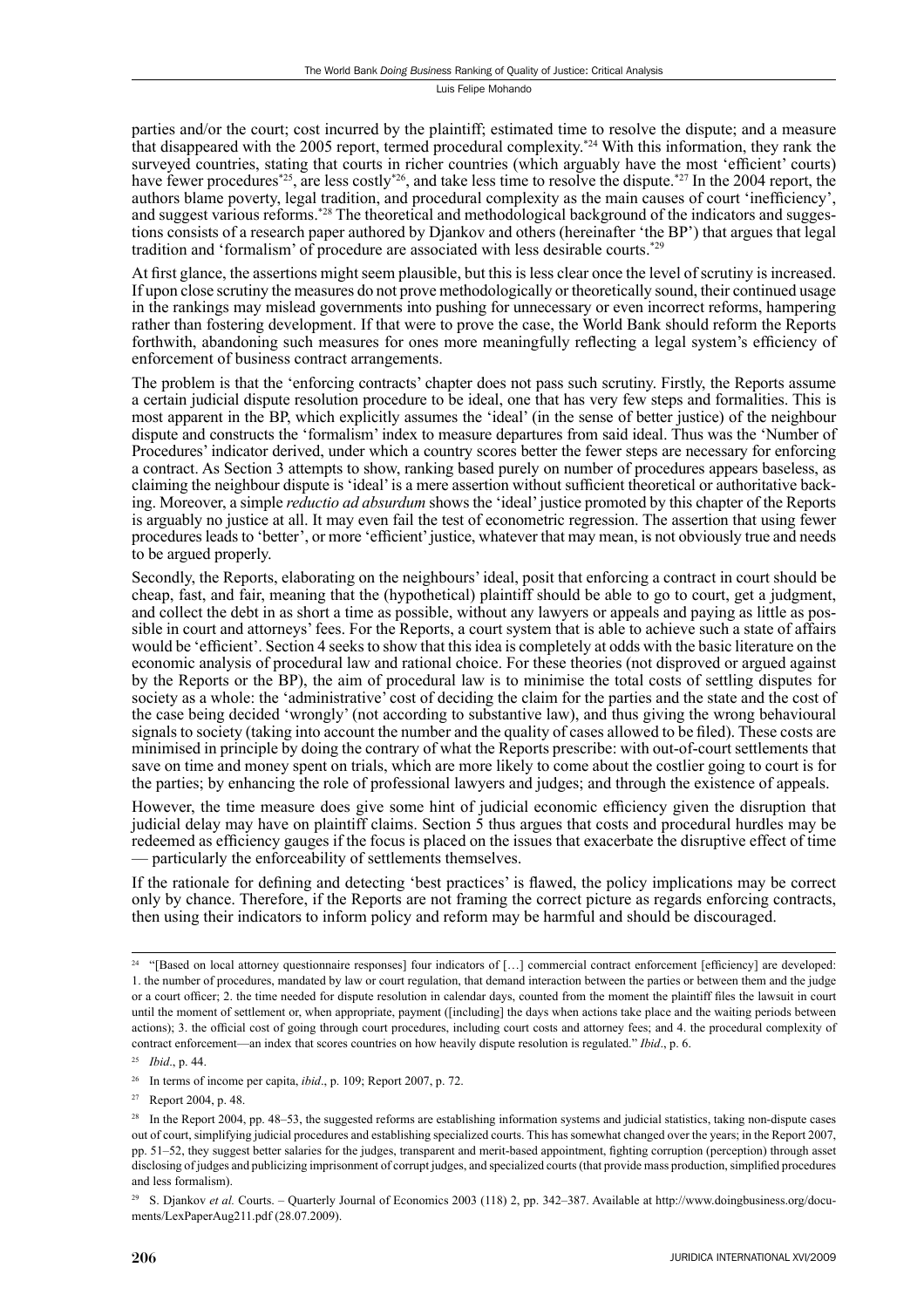# **3. Puzzling maths: The fewer the procedures, the better the court**

#### **3.1. A thin concept of an ideal court**

The Reports have a special concept of what desirable courts administering desirable contract enforcement processes look like. For them, an ideal court uses few procedures and specialises in commercial matters; procedures do not require writing, lawyers, or legal argumentation; the judge is a layperson who does not need to give legal justification for the decision rendered; going to court is free or very cheap, with no court or attorney fees; there are few rules of evidence; and there are no appeals.\*30 Such a court would be 'fast, fair, and affordable'. Moreover, according to the Reports' number of procedures indicator, the fewer procedures necessary to enforce the model contractual dispute, the better the court.\*31

The description is rather surprising, since it would count as 'ideal' procedures that might intuitively not seem fair. In the extreme, the 'best' possible court under this scheme would have only one procedure and a (merchant) lay judge. This can hardly be anything else than a plaintiff orally telling her story and the lay judge deciding on the spot without consulting the law, what the defendant has to say, or anything else. Let us imagine, for example, the following dispute settlement process.

D borrows  $\epsilon$  100 from P and promises to pay back in three months the  $\epsilon$  100 plus  $\epsilon$  10 interest. One month later, the legislature validly passes a statute prohibiting and making void charging interest for non-banking loans of less than six months' time term, but allowing the recovery of the principal. At the end of the third month, D pays  $P \in 100$ . P claims the interest, D refuses to pay, citing the statute. P goes to the court, which does not charge any fees and therefore has a long queue, and when his turn arrives he explains the situation to the judge orally. She hears P and believes his contention that D owes him  $\epsilon$  110 and not  $\epsilon$  100. Nobody writes anything down, and she gives no justification for the decision.<sup>\*32</sup> She then asks P to go with the sheriff to D's house, notify him of the decision, and seize the  $\epsilon$  10 from D's assets. The decision of the judge, who is a layperson, cannot be appealed. Let us imagine the same case, but now D never paid back the  $\epsilon$  100, and P is a person with a bad reputation in the neighbourhood. P comes to the courthouse, the judge hears his case, and when P is finished the judge denies the claim immediately without giving any explanation. Again, there is no appeal, and P cannot question the judge's impartiality.

Albeit arguably extreme, the process depicted above bears many characteristics the Reports consider desirable: it is free, is fast, and has few procedures, with no writing, no lawyers, no legal justifications, and no appeal. It would be almost instant justice — if it were justice at all. And, of course, it is far from being a 'fair' procedure. D's clear legal right to not pay interest was denied in the first case. He had no opportunity to present a defence or correct the judge's mistake in applying the law. Some procedures can be superfluous, but others may have a justification in adding fairness. For example, without proper notification of lawsuits against her, a person may not be able to adequately defend her rights; the plaintiff has the whole statute of limitations period to prepare the lawsuit, but the defendant may have just a few days to gather all the evidence and counter the plaintiff's arguments; the participation of lawyers and professional judges charged with the duty of *iura novit curia* help to ensure respect for the rights of each party; and so on.

More generally, the different procedures and institutions within a dispute settlement process may be devices to, apart from reducing the 'cost of error', maintain what Shapiro calls the basic social logic of courts — the triad decision structure of the impartial third party deciding the dispute — from breaking down into a bullying two against one.\*33 He argues that, although the basic social logic of courts is the triad of the parties and an impartial third, the triad is unstable because when the third decides the social logic becomes a defeat by two against one. Thus, a "substantial portion of the total behaviour of courts in all societies can be analyzed in terms of attempts to prevent the triad from breaking down into two against one".<sup>\*34</sup> The process's fairness arguably contributes to convincing the losing party "that he should obey the third man because he has consented in advance to obey<sup>7\*35</sup> by participating in the process.

<sup>30</sup> See Report 2004, pp. 42–46; BP, pp. 4, 6.

<sup>&</sup>lt;sup>31</sup> See Report 2004, pp. 45, 48, 109–10; Report 2008, pp. 50, 80 ("A procedure is defined as any interaction between the parties, or between them and the judge or court officer. This includes steps to file the case, steps for trial and judgment and steps necessary to enforce the judgment").

<sup>&</sup>lt;sup>32</sup> Note that because under the Reports "ideal" there is no need to give any rationale for the decision, the hypothetical judge may use any method she sees fi t (under her own criteria) to arrive to a decision, including methods that may not be otherwise regarded as proper for a court, e.g., tossing a coin or rolling dice.

<sup>33</sup> M. Shapiro. Courts. Chicago and London: The University of Chicago Press 1981, pp. 1–3.

<sup>34</sup> *Ibid*., p. 2.

<sup>35</sup> *Ibid*.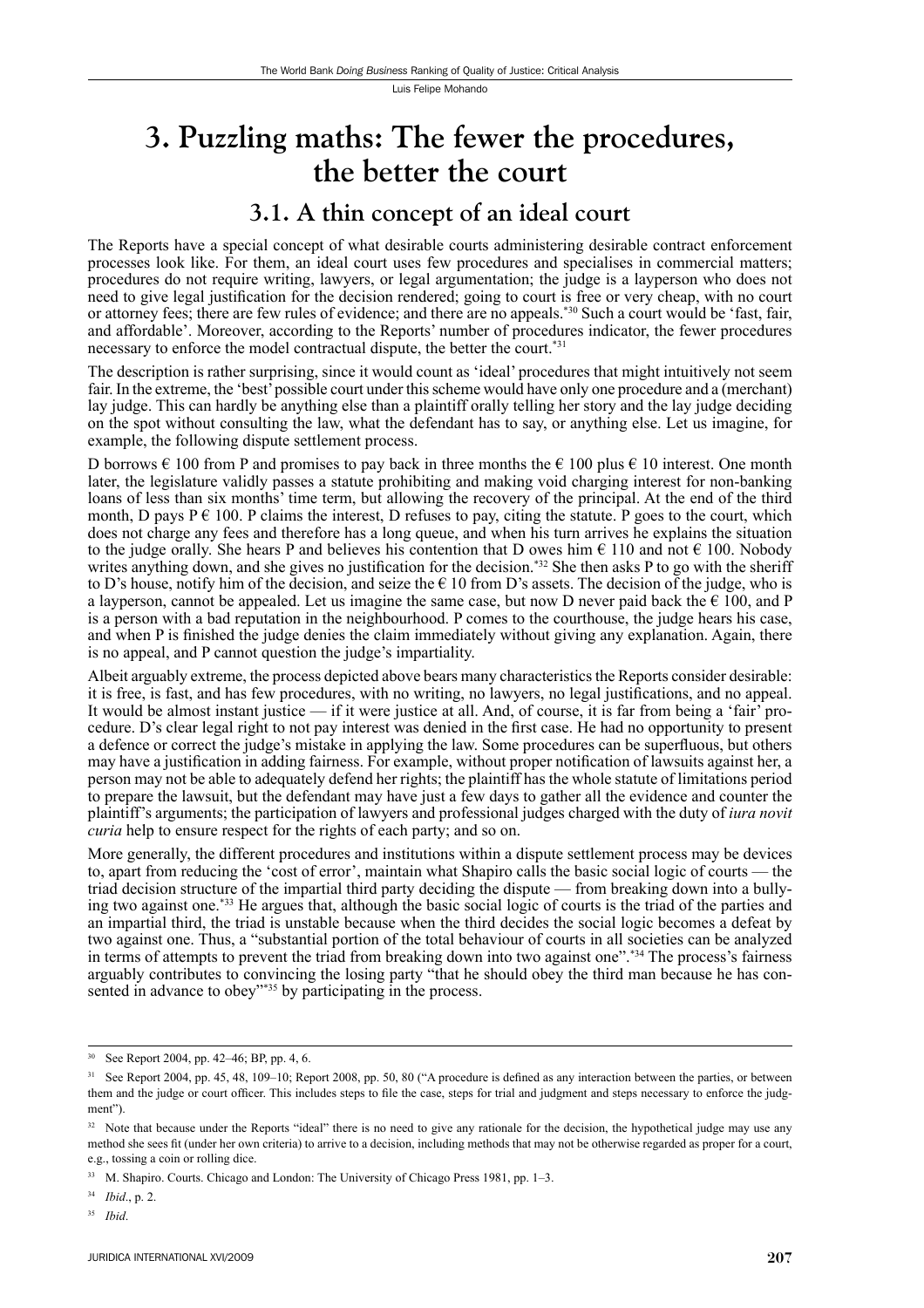On a more legalistic note, the International Covenant on Civil and Political Rights sets forth in its Article 14 what a minimally fair procedure should be. The Reports' ideal court is a far cry from what this covenant prescribes.\*36 The World Bank being an international institution related to the United Nations — in turn, devoted to fostering respect for human rights as embodied in international law — the Reports adopting such a weak concept of a 'fair' process is rather contradictory.\*37

#### **3.2. In search of a rationale**

What is the Reports' rationale for advocating such a model of dispute settlement? The Reports state that "fewer procedures are associated with reduced time and cost and with perceptions of improved fairness".\*38 Let us focus first on the fairness perception. The Reports mention that fewer procedures and less of what they term procedural complexity are associated with "perceived fairness" and "less corruption".\*39 These two measures, subjective in nature, are built upon figures from the World Business Environment Survey, a structured survey administered at the managerial level in enterprises around the world.<sup>\*40</sup> That seems odd, because the 2004 report harshly criticises subjective measures a few pages earlier and purports to depart from them\*41, on several grounds: "[a] large body of evidence shows that survey questions on perceptions do not always elicit meaningful responses"; are subject to design biases, varying responses due to the different scales used, uninformed answers, lack of a reference point, and sample selection issues; and "are often driven by general sentiment but do not provide useful indicators of specific features of the business environment".\*42 Therefore, when one applies the Reports' own logic, the inference is somewhat questionable. Furthermore, the measures have the problem of reverse causality: it may be the case that because of the negative general perception of the courts, some procedures have been introduced to enhance fairness, not the other way around.

The Reports also mention that "[c]omparing by income quartiles […] the richest jurisdictions […] have the lowest number of procedures" and that "legal tradition is also associated with the efficiency of contract enforcement", with the countries with Nordic legal origin having on average a lower number of procedures than the ones with a French legal origin.\*43 However, it is not at all clear how 'number of procedures' relates to development or a country being relatively rich, nor is it obvious how a Nordic or French legal origin may be better or worse for development, or what the direction of causality is, despite the claims of the Law and Finance movement.\*44

More importantly, the theory behind the inferences is not so clear either, the only suggestion being that "a higher number of procedures is associated with more opportunities in the judicial system for extracting bribes".<sup>\*45</sup> If the judge in a given case is the only official able to take a bribe to speed up the process or favour one party, it may be irrelevant whether she takes, say, 10 bribes of  $\epsilon$  100 in an equal number of procedures or one  $\epsilon$  1000 bribe just before issuing a judgment. The assertion would make more sense if the procedures that open bribe opportunities have to be performed by different and independent officials, which may lead to a sort of 'tragedy of the anti-commons' bribing scenario.\*46 Unfortunately, the Reports do not explain in any depth why procedures are relevant to development. We should look for a rationale elsewhere.

The Reports are an elaboration of previous scholarly research studies published in peer-reviewed journals.\*47 The idea of the desirable process being very simple comes from the BP, which tries to show that courts' performance and quality are determined by the level of 'procedural formalism' (how the law regulates their operation), trying then to measure empirically the determinants of such 'formalism' and its consequences for the quality

<sup>36</sup> See International Covenant on Civil and Political Rights, Article 14. Available at http://www2.ohchr.org/english/law/ccpr.htm (28.07.2009).

<sup>&</sup>lt;sup>37</sup> For similar arguments regarding the *employing workers indicator* and ILO labour standards, see J. Berg, S. Cazes (Note 2); ILO Governing Body Document GB.300/4/1, 300<sup>th</sup> Session. November 2007. Available at http://www.ilo.org/wcmsp5/groups/public/---ed\_norm/---relconf/ documents/meetingdocument/wcms\_085125.pdf (28.07.2009).

<sup>38</sup> Report 2004, p. 46.

<sup>39</sup> *Ibid*., pp. 46–47. See K. E. Davis, M. B. Kruse (Note 5), pp. 1111–1112, n. 13.

<sup>&</sup>lt;sup>40</sup> *Ibid.*, citing G. Batra, D. Kaufmann, A. H. W. Stone. The Firms Speak: What the World Business Environment Survey Tells Us about Constraints on Private Sector Development. 2003. Available at http://ssrn.com/abstract=541388 (28.07.2009).

<sup>41</sup> See K. E. Davis, M. B. Kruse (Note 5), p. 1112.

<sup>42</sup> Report 2004, pp. 12–13 [citations omitted].

<sup>43</sup> *Ibid*., p. 48.

<sup>44</sup> See AHC (Note 6). See also K. E. Davis, M. B. Kruse (Note 5), pp. 1109, 1111–1113.

<sup>45</sup> Report 2004, p. 47.

<sup>46</sup> See in general, M. A. Heller. The Tragedy of the Anticommons: Property in the Transition from Marx to Markets. – Harv. L. Rev. 1998 (111), p. 621.

<sup>47</sup> Report 2004, p. ix.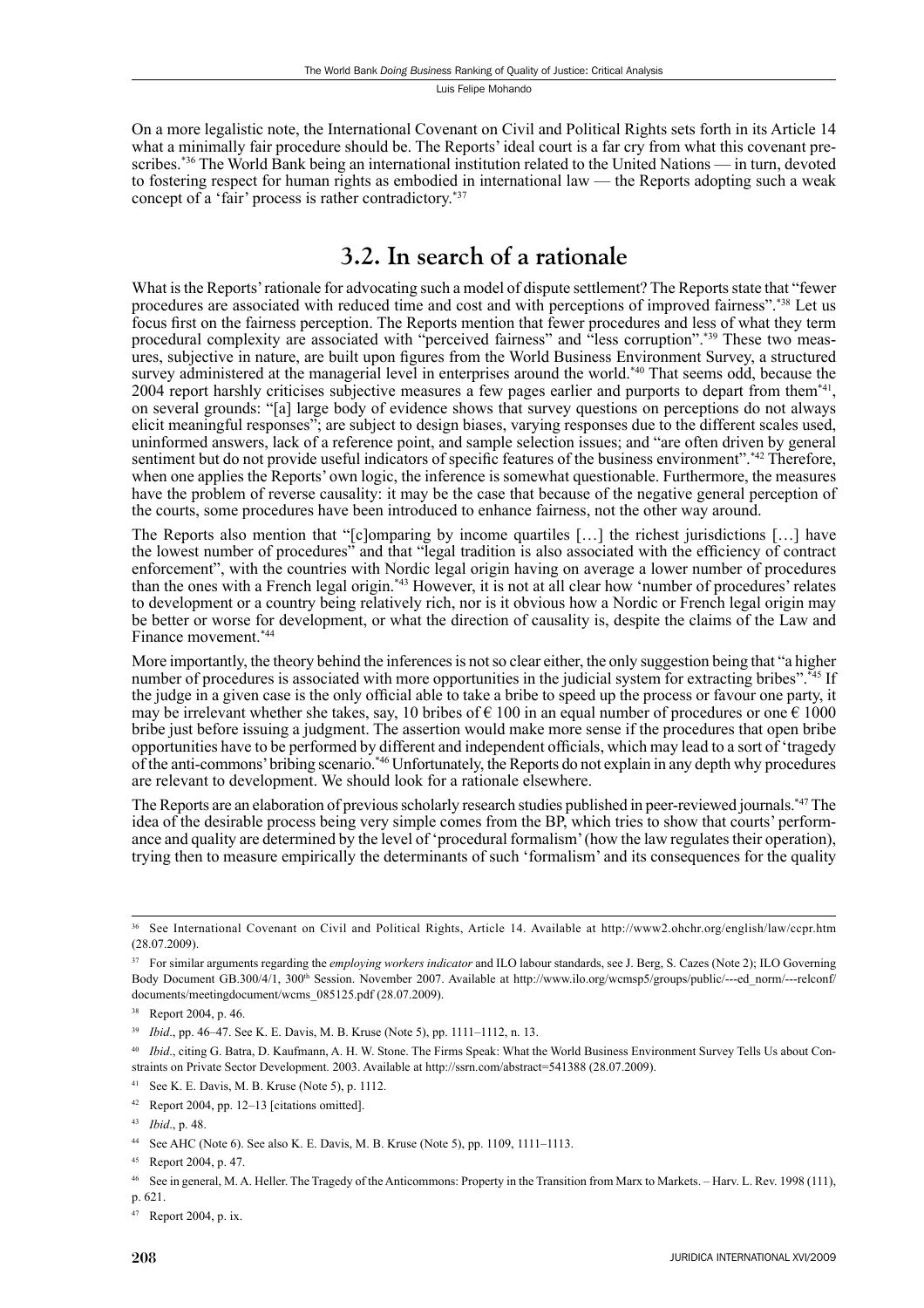of dispute resolution in courts.\*48 The authors loosely apply the concepts of judicial efficiency, effectiveness, performance, and quality. Ultimately, the two measures of outcomes are the estimated duration\*49 of dispute resolution and the 'public' perception of the quality of the legal system (using data from the World Business Environment Survey).\*50 The two measures are subjective and subject to the objections mentioned above.

It is also apparent from the BP the manner in which the particular 'ideal' court notion seen here originated:

In a theoretical model of an ideal court, a dispute between two neighbors can be resolved by a third on fairness grounds, with little knowledge or use of law, no lawyers, no written submissions, no procedural constraints on how evidence, witnesses, and arguments are presented, and no appeal [Shapiro 1981]. […]

According to Shapiro [1981], the essence of an idealized universal court is the resolution of a dispute among two neighbors by a third, guided by common sense and custom. Such resolution does not rely on formal law and does not circumscribe the procedures that the neighbors employ to address their differences. Yet courts everywhere deviate from this ideal.\*51

Then, the authors generate indices of 'formalism' as departures from their 'neighbour model', which looks a lot like the hypothetical case at the start of this section. They define seven aspects of it, including professionalism (professional judges and lawyers), whether procedures are oral or written, the need for legal justification, the characteristics of the rules of evidence, the existence of appeal, the characteristics of the engagement formalities (service of process), and the procedure count.\*52

As above shown, the authors do not argue why they think the ideal court is the neighbour model; instead, they simply cite Shapiro\*53 as authority. The problem is that Shapiro's book does not seem to provide much authority for the claims the BP makes. He does not seem to propose a normative ideal court procedure to which all courts should approximate but, rather, suggests what the basic logic of the institution of a court is and how that basic logic has given way to modifications and additions in different countries and regimes. In short, Shapiro's 'ideal' looks not like an ideal in the sense of 'the best court' but an ideal in the sense of the 'basic idea of a court'.\*54 Moreover, as argued above, procedures could be viewed as efforts to prevent Shapiro's triad from breaking down; and, in that sense, the prescriptions of the BP and the Report as to the number of procedures and the lack of necessity of active participation of the defendant are directly at odds with what Shapiro describes as the logic of consent.\*55 The example at the beginning of this section would not elicit D's consent to the first decision and thus would fail as a triad.

Additionally, comparing the reasoning of the BP and the Reports reveals a peculiar shift. The BP identifies 'formalism' as the cause of 'bad quality' courts; with legal origins as the root of formalism. That was still the argument in the 2004 report, with 'procedural complexity' aggregating all formalism indicators except number of procedures. But since 2005 that indicator has been absent without trace or explanation. The only measured 'cause' of the 'quality' of courts in the subsequent reports is (apart from cost) the number of procedures. But the number of procedures is not what the BP pointed to as 'cause'. So even if we considered the BP to be correct, it still would not provide support for the claim that fewer procedures is associated with 'better justice'.

In sum, the court model the Reports promote has yet to be properly argued and justified.

### **3.3. Having fewer procedures does not mean having faster trials**

Additionally, although the 2004 report claims that "fewer procedures are associated with [...] reduced time"\*56, this claim does not seem to be supported by the data in that report or the subsequent ones. The countries ranking in the top and bottom 10 positions as regards number of procedures seldom match the corresponding top and bottom 10 for average length of proceedings. The 2004 report shows only Tunisia among the top 10 for both variables and only Angola among the bottom 10 for both measures. In the 2008 and 2009 reports, only Singapore and Hong Kong are among the 10 countries with fewest procedures and among the 10 with shortest trials, while only East Timor is among the bottom 10 in both counts. Irish processes, with 20 procedures, are 515 days long; Estonian ones are shorter (at 425 days) even though they involve 36 procedures. Sierra Leone

53 M. Shapiro (Note 33).

<sup>55</sup> *Ibid*., p. 2.

<sup>48</sup> BP, p. 4.

<sup>49</sup> For the lawyers answering the questionnaires. *Ibid*.

<sup>&</sup>lt;sup>50</sup> *Ibid.*, p. 17. From that it could be inferred that the number of procedures and the cost are both independent variables and not "outcome" measures.

<sup>51</sup> *Ibid*., pp. 4–6.

<sup>52</sup> *Ibid*., pp. 12–17.

<sup>54</sup> *Ibid*., pp. 1–2, 36–37.

Report 2004, p. 46.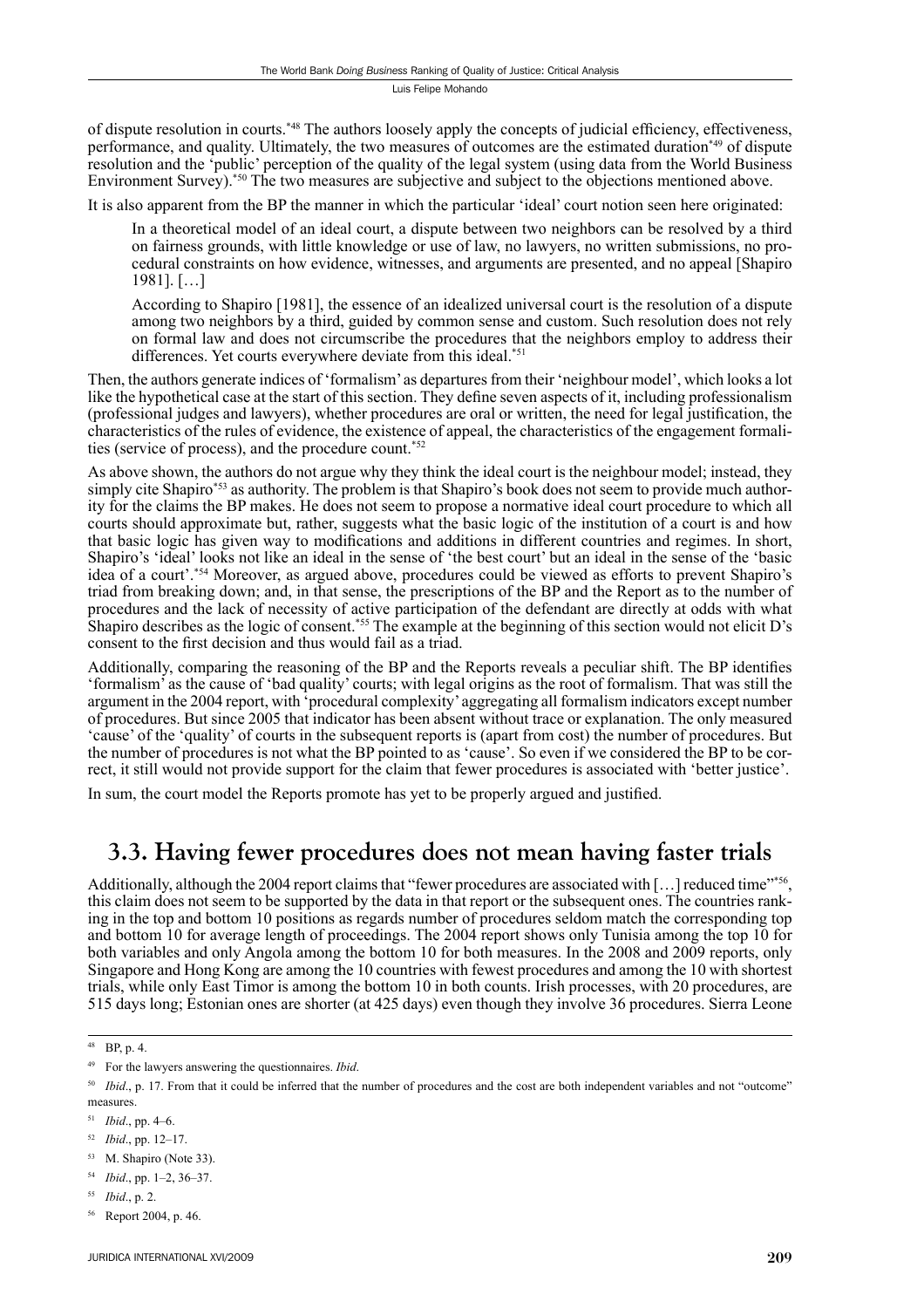has twice the Irish procedure count but the same process length, and in Brunei the process takes a very similar 540 days but has the highest number of procedures: 58. A simple regression between the two variables, using the data from the *Doing Business* site (calculated with the 2009 report's methodology)<sup>\*57</sup>, confirms that the correlation between these variables is weak and procedure number explains less than 10% of the trial length. No correlations ever reach above  $0.307$ , with  $R<sup>2</sup>$  never above  $0.094$ , weakening any claims that having fewer procedures in general means having quicker trials.\*58

In sum, the contention that the use of fewer procedures to enforce the hypothetical contract is associated with fairer and faster courts needs further argumentation and proof if it is to be convincing. If procedure number is not an independent 'outcome' measure of court quality\*59, the Reports' advocacy for trials with few steps seems misplaced.\*60

# **4. Forgetting economics: What appears to be cheap justice might be actually costly**

Even if one were to concede that a fast and simple judicial process is somehow 'ideal' or desirable from the individual plaintiff's standpoint, the Reports proposed process still may not be the most efficient from the point of view of society as a whole. Another element of the contract enforcement ranking is the enforcement cost for plaintiffs, computed such that a jurisdiction scores better the cheaper it is to go to court and enforce the hypothetical contract.<sup>\*61</sup> The underlying assumption is that justice should be cheap and within the reach of everybody, rich or poor, regardless of the amount the dispute concerns, to promote entrepreneurs resolving their disputes in court and avoid informal justice. For the Reports,

Courts have four important functions. They encourage new business relationships, because partners do not fear being cheated. They generate confidence in more complex business transactions by clarifying threat points in the contract and enforcing such threats in the event of default. They enable more sophisticated goods and services to be rendered by encouraging asset-specific investments in their production. And they serve a social objective by limiting injustice and securing social peace. Without courts, commercial disputes often end up in feuds, to the detriment of everyone involved.

Companies that have little or no access to courts must rely on other mechanisms, both formal and informal — such as trade associations, social networks, credit bureaus, and private information channels — to decide with whom to do business. Companies may also adopt conservative business practices and deal only with repeat customers. Transactions are then structured to forestall disputes. Whatever alternative is chosen, economic and social value may be lost.\*62

In other words, if it is cheap to go to court for an entrepreneur when a new customer defaults, she does not need to be too careful in choosing customers and making client-specific investments, expanding her potential market, and improving her capacity to compete. The wide availability of low-cost contract enforcement would promote entrepreneurship and thus be development-enhancing.

This 'entrepreneur-empowering' story looks plausible. However, little thought has been given to the efficiency of a cheap judicial contract enforcement scheme. It may well be the case that cheap enforcement for a person as an entrepreneur may mean costly government spending and heavy taxes for her as a taxpayer (or reallocation of funds from other programmes, such as those for hospitals and schools), perhaps an unreasonable high price to pay.

<sup>57</sup> The methodology has changed over the years, *cf.* Report 2009, pp. viii, 76–77 with Report 2004, pp. 109–110.

<sup>&</sup>lt;sup>58</sup> The correlation for 2004 is 0.249, with an R<sup>2</sup> of 0.062; the correlation for 2005 is 0.215, with an R<sup>2</sup> of 0.046. The correlation for 2006 is 0.303, with an R<sup>2</sup> of 0.092; for 2007 it is 0.307 with R<sup>2</sup> of 0.094. The correlation for 2008 is 0.291 with R<sup>2</sup> of 0.084; while for 2009 the correlation is 0.301 and the  $R^2$  is 0.09. The graphs and the correlations are available by request with the author.

<sup>59</sup> Apparently for the authors it is not, see above Note 51.

See AHC (Note 6), pp. 71–72.

<sup>61</sup> See, e.g., Report 2004, p. 46; Report 2008, pp. 50, 82.

 $62$  Report 2004, p. 41. See also H. de Soto (Note 9).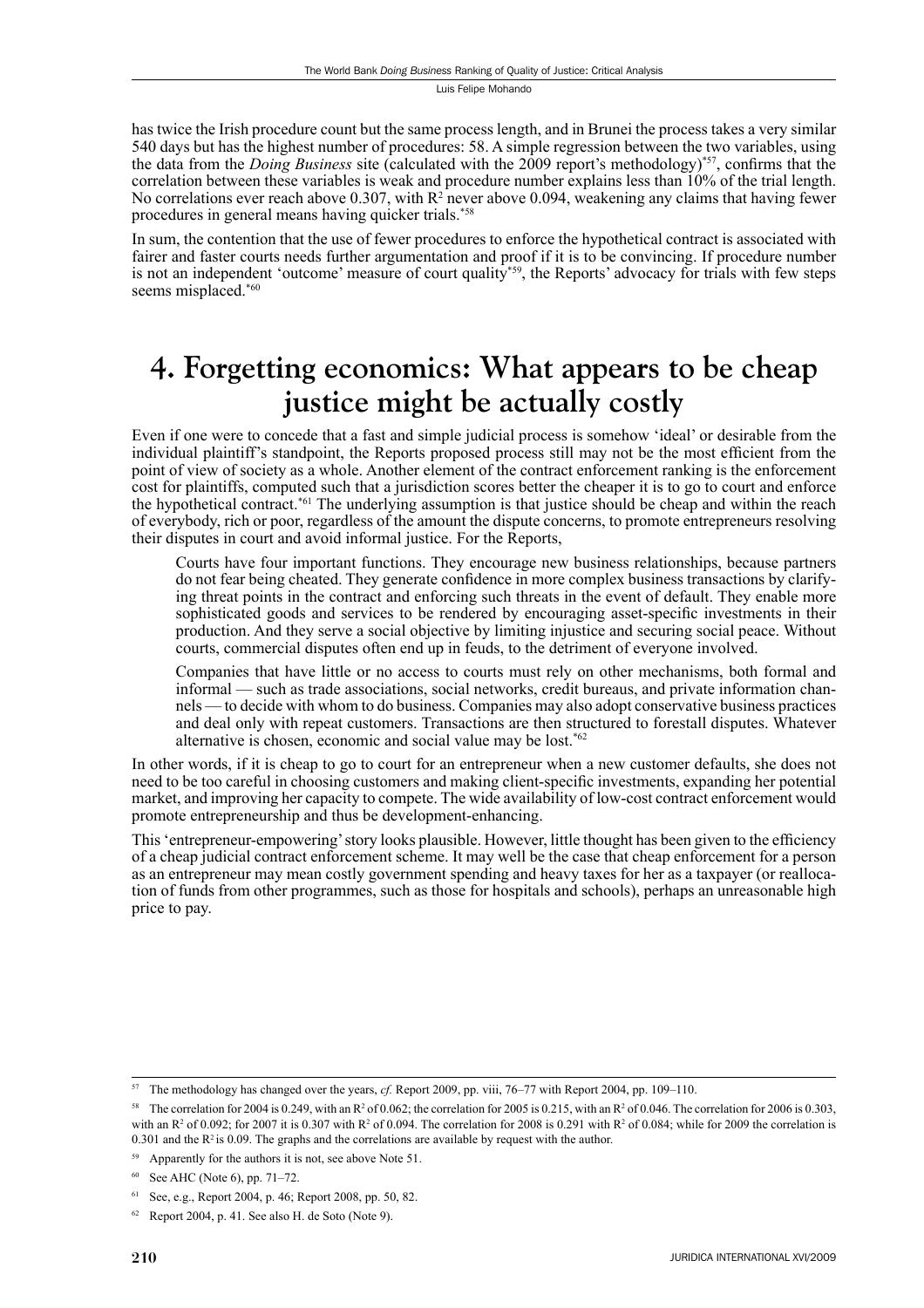### **4.1. The bill that the plaintiff picks up is not the whole story**

The data notes reveal, interestingly, that the enforcement cost indicator only comprises the cost incurred by the plaintiff as court, attorneys' and enforcement fees.\*63 However, the cost of the court system may be much greater, and such costs are not captured by the index. Perhaps in some cases the judicial branch is exclusively funded by explicit fees to the users, but that may not be the case always: the fixed costs of the judicial branch (such as salaries and rental costs) may be borne by the government budget from taxes on businesses and consumers. Moreover, following the Reports' logic, an ideal commercial court could be one that enforces all contracts for free, coupled with a 100% government subsidy of attorney's fees, in which case the whole cost would have to be borne by the taxpayers. But if two systems had identical procedures and equal total cost, only differing in that one is 100% funded by fees and the other 100% funded by taxes, it would be odd to say that the second is 'less costly' and therefore preferable from society's point of view. Furthermore, there could be specifi c taxes paid at the time of signing a contract that make subsequent enforcement in court less expensive, faster, or even possible. In our example, the second system may be funded by a stamp tax paid upon signing a contract as a condition for its validity, making all contracts for which the tax was not paid effectively unenforceable. Such a system would be 'free' for the Reports yet clearly increases the cost for the plaintiff.<sup>\*64</sup>

That the state bears part of the judicial burden might help to explain why richer countries (with presumably bigger budgets) have faster and 'cheaper' (in the Reports' sense) courts, assuming, for example, that the judiciary's main costs are fixed, such as salaries and costs of facilities. On the other hand, it could be argued that computing the cost as a percentage of the per capita income\*65 already incorporates the increased resources available in rich countries. Again, countries with similar per capita income might have different judicial expenditure; countries with a similar judicial budget could use such resources with different degrees of efficiency. In any case, the Reports fail to take into account both a part of the cost and how efficiently it is incurred.<sup>\*66</sup>

More importantly, focusing on how affordable courts are for plaintiffs and simplistically stating that the more affordable the better overlooks the simple economic logic of demand and supply of goods and efficient allocation of resources. The lower the price of an item, the greater the quantity demanded. But because the production of that item is not cost-free and resources are not infinite, producing too many of those items would lead to waste. Therefore, there is a point at which the marginal cost of producing an item is equal to the price the demand side is willing to pay for the last unit offered, such that the quantity offered is equal to the quantity demanded, and the price paid is equal to the marginal cost. Producing more or less than this would be wasteful.<sup>\*67</sup>

This is no different for contract enforcement services. If going to court is too cheap, there will be just too many lawsuits.\*68 The service is not costless; it needs judges, books, computers, courtrooms, clerks, lawyers, sheriffs, expert witnesses, juror compensation, and so forth. As in any enterprise, some costs will be fixed and some will depend on how many lawsuits are brought. There will then be a marginal cost of the enforcement service: the cost of having one more lawsuit. In the end, somebody will have to pay the bill. If the only one paying is the government and the cost for the plaintiff is zero, then she will file a suit even if the expected benefit for her is very small, regardless of the litigation cost for society. In a world of limited resources, subsidised demand may lead to queues, inefficient allocation, delay, and waste. A free court would be ideal for the Reports' cost indicator but would be a nightmare of a court system, with a huge budget that is never enough and full of unresolved cases that will take years to conclude.

Conversely, if the fees are too high, there will be too few lawsuits.\*69 Lawsuits have 'positive externalities', benefits that are perceived not by the parties but by society. For instance, the decision in a case between two persons may clarify a point of law that prevents (or promotes) the fi ling of similar cases between other people. Likewise, the likelihood that a lawsuit will be successful against a person if she breaches a contract may affect her decision to breach it; that makes publicising the outcome of breach of contract lawsuits important to deter (or positively sanction) contract breaching.\*70 The Reports' account of the courts' development 'functions' quoted above could be construed as a story of positive externalities. Therefore, it may be the case that judicial enforcement of contract should be subsidised to promote development. Such considerations, however, should

See Report 2004, p. 109; Report 2009, p. 77 and in general the Survey on Contract Enforcement available at http://www.doingbusiness.org/ Documents/DBSurvey/FullSurveysDB08/Enforcing\_Contracts\_Survey2008.pdf (28.07.2009).

<sup>64</sup> For the reciprocal problem of measuring only *ex ante* costs regarding the "Starting a Business" section of the Reports, see B. Arruñada (Note 6), pp. 12–14.

<sup>&</sup>lt;sup>65</sup> As from the Report 2005, the claimed amount of the hypothetical is defined as 200% of income per capita, and the cost is quoted as percentage of the claim. See Report 2007, p. 72, Report 2009, p. 77, and the Survey (Note 63).

<sup>66</sup> See B. Arruñada (Note 6), pp. 14–18.

<sup>67</sup> See, e.g., S. Shavell. Economic Analysis of Litigation and the Legal Process. – Harvard Law School John M. Olin Center for Law, Economics and Business, Dicussion Paper No. 404 (13.02.2003). Available at http://lsr.nellco.org/harvard/olin/papers/404 (28.07.2009).

<sup>68</sup> *Ibid*.

<sup>69</sup> *Ibid*.

<sup>70</sup> *Ibid*.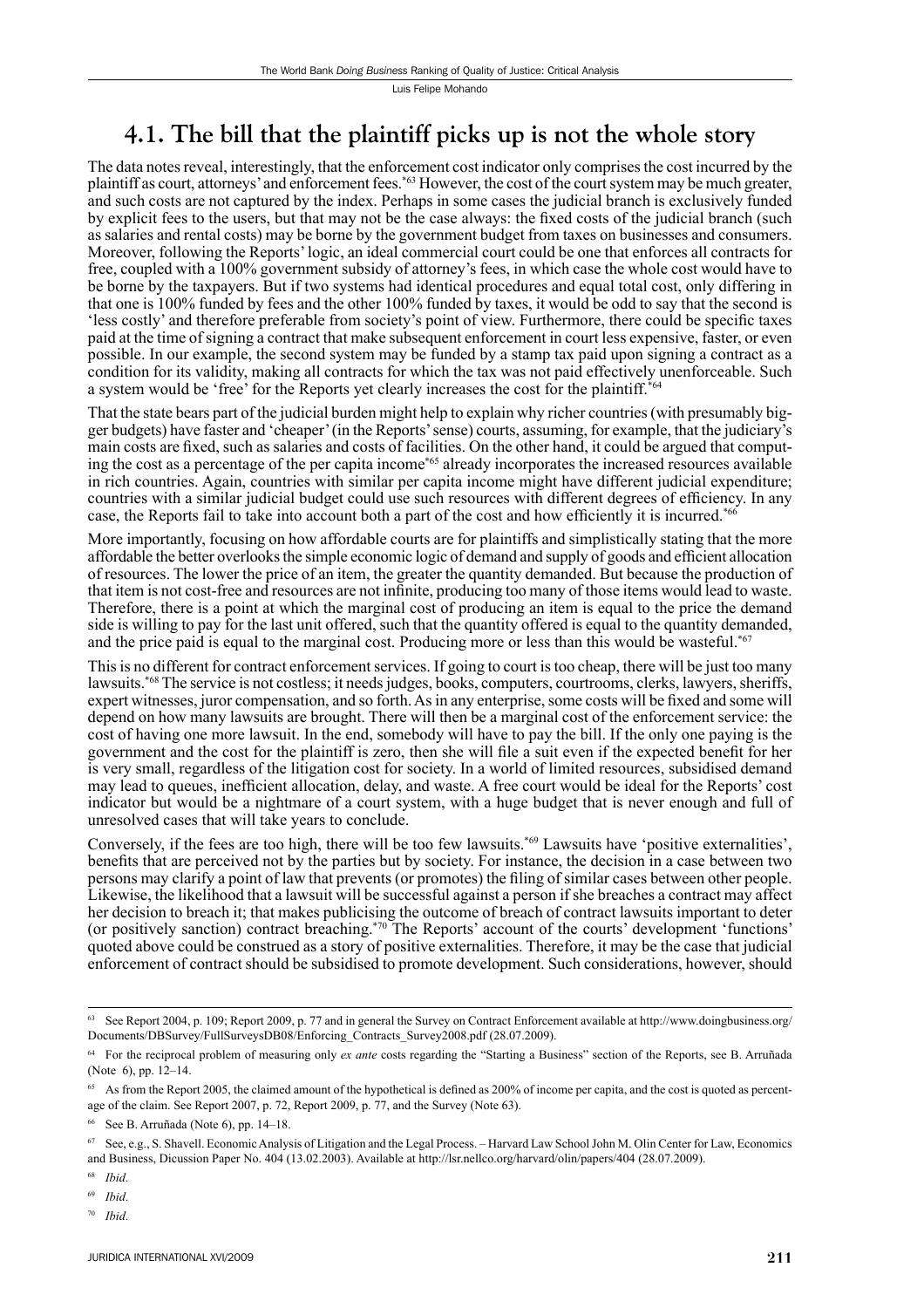not be translated into a simplistic grading scale in which 'the cheaper the better'; on the contrary, all cost and benefits should be taken into account if we want to accurately measure court 'efficiency'.

### **4.2. The peculiar relationship between cost and chances of settlement**

Besides overlooking the cost borne by the state, the Reports fail to consider the courts' efficiency in generating the usual instruments by which disputes are solved: settlements. As the famous Hollywood quote puts it, "the whole idea of lawsuits is to settle<sup>"\*71</sup>, and some argue that fewer than 10% of the civil disputes filed in the US actually require a trial to be concluded.\*72 Consequently, the Reports fail to consider more than 30 years of scholarly research in the economics of procedural law. Ever since the seminal work of Landes\*73, economic analysis has shown that, for an equal cost of error or quality of judicial decision, a more expensive court proceeding is preferable to a less expensive one because it promotes settlements and discourages frivolous suits, which in turn saves on costs, prevents queues, and promotes efficiency. $*74$ 

How is that so? Procedural rules have the function of regulating the application of substantive law.\*75 Their use generates costs, not only 'administration' costs (such as courts, lawyers, and time) but also the cost of the court deciding 'wrongly' (i.e., contrary to what the substantive law prescribes) and consequently affecting incentives and behaviour in society, what Cooter & Ulen call the 'error' cost.\*76 If we are concerned about court efficiency, we should assess whether the particular procedural law and court system concerned minimises the sum of administrative and error cost. If for a dispute an out-of-court settlement could imitate the outcome of the court decision (i.e., the trial cost of error is the same as the settlement cost of error) and the cost of reaching a settlement is lower than the administrative cost of trial, then it is socially preferable that the dispute be settled out of court to minimise administrative costs. In such a case, the only costs remaining would be the error costs. Arguably, these costs could be minimised by requiring more information from the parties (assuming that the more and better information judges have, the less the chance of error), providing for closer scrutiny of the evidence and its handling, maximising the chances for the parties to interact under the court's auspices (providing opportunities to negotiate a settlement in an 'impartial' environment), requiring extensive and sophisticated legal argumentation from the parties' counsel (that may better guide the judge in the decision), having professional judges available who understand such arguments, and allowing appeals (which are especially designed to correct mistakes).\*77 That is the opposite of what the Reports prescribe.

Furthermore, from a rational choice standpoint, an efficient judicial procedure system is one that gives incentives to the parties to minimise costs and thus promotes settlements, discourages frivolous suits\*78, and minimises the risk of obtaining wrong judgments. What kind of procedure delivers these outcomes?

A settlement is possible when the expected value of the trial for each party (the judgment's expected present value net of its expected cost) is lower than the expected value of the settlement net of its cost. In other words, if the plaintiff is better off going to trial than accepting the defendant's offer for settlement, then she will not co-operate; she will go to trial to get more. If the defendant would lose less by letting the trial continue than the price the plaintiff is demanding to settle, then he will not co-operate and would refuse to settle. Since a settlement could achieve the same outcome as the trial, the only thing the parties would be bargaining for would be the trial's expected cost — that is, what the parties could save and divide between them. To put it differently, the savings in transaction costs create a co-operative surplus, which is equal to the joint costs of litigating net of the costs of settlement. Therefore, the higher the expected cost of trial, the lower the non-cooperative reserve price, the greater the co-operative surplus and the wider the room for bargaining to achieve a settlement. Conversely, if the parties have different expectations as to the outcome of the trial (value times probability) and they are both too optimistic, the non-co-operative reserve price would rise, reducing the surplus and with it the chances of settlement. Then, the higher the accuracy with which the parties could predict the judgment, the higher the chances of reaching an agreement.\*79

 $71$  The quote comes from Jan Schlichtmann, the character played by John Travolta in the motion picture A Civil Action (Touchstone Pictures, 1998). Available at http://www.imdb.com/title/tt0120633/ (28.07.2009).

<sup>&</sup>lt;sup>72</sup> R. Cooter, T. Ulen. Law and Economics. Addison-Wesley 2004, p. 414. See also S. Shavell (Note 69); K. E. Davis, M. B. Kruse (Note 5), p. 1107.

<sup>73</sup> W. M. Landes. An Economic Analysis of the Courts. – Journal of Law & Economics 1971 (14), pp. 98–103.

<sup>74</sup> *Ibid*.; R. Cooter, T. Ulen (Note 72), pp. 391, 398 and 413–427; S. Shavell (Note 69), and literature mentioned there.

<sup>75</sup> R. Cooter, T. Ulen (Note 72), p. 391.

<sup>76</sup> *Ibid*.

<sup>77</sup> *Ibid*., pp. 391, 413 and 435–436.

<sup>78</sup> *Ibid*.

<sup>79</sup> *Ibid*., pp. 414–417.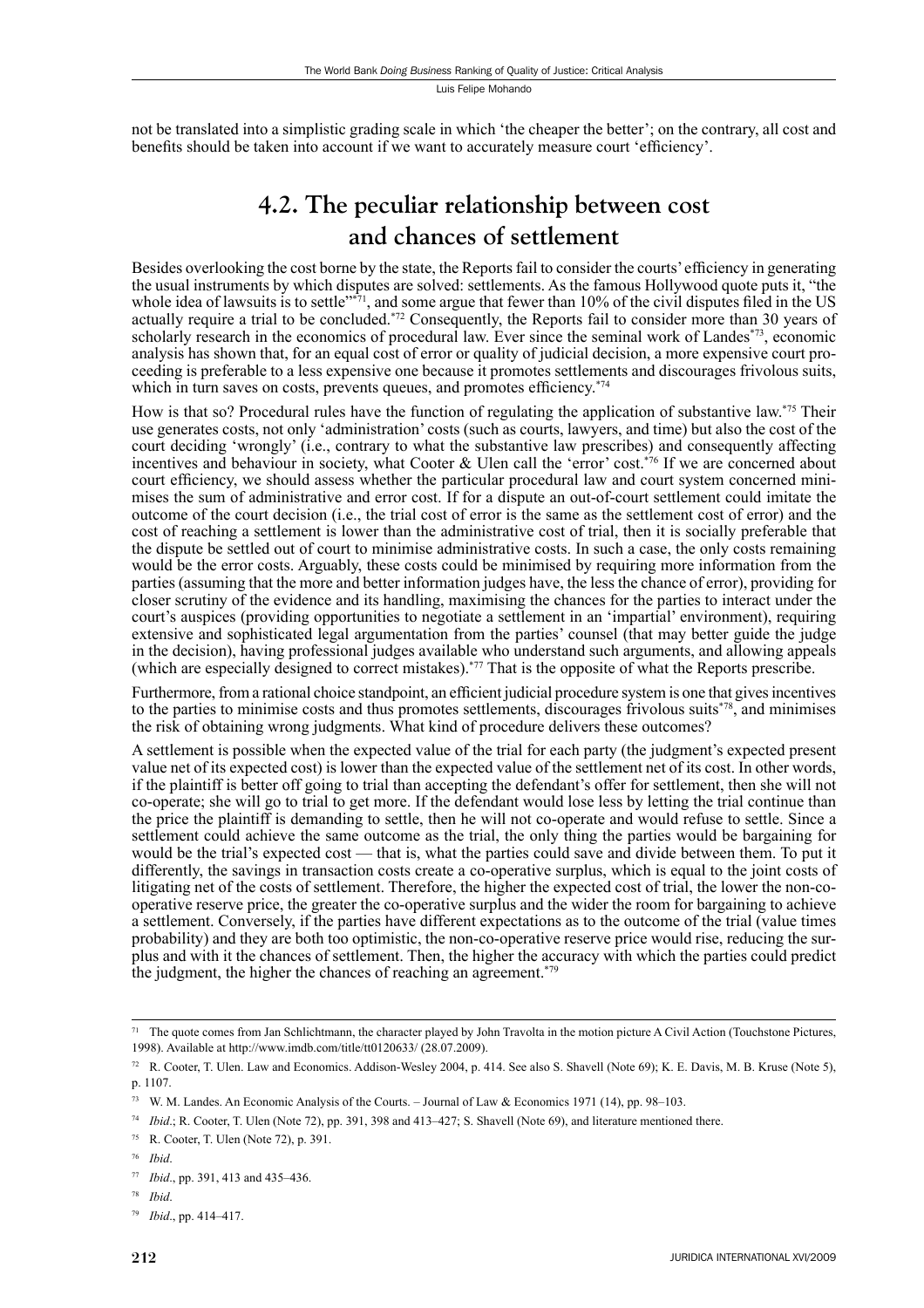Similarly, if the expected cost of suing is too low for the plaintiff but too high for the defendant, the former could file a suit even knowing that the expected net value of the trial judgment is low or negative (a frivolous 'nuisance' suit) and ask the defendant to buy her off under the threat of continuing the suit, thus causing the defendant to incur great losses. In such cases, again, the costlier the trial is for the party who would eventually lose (in this case, the plaintiff), via either a high bill or a 'loser pays all' rule for allocating trial costs, the less the incentive to file nuisance suits. $*_{80}$ 

### **4.3. The efficiency of having appeals**

Finally, appeals are an instrument to reduce the error cost at low administrative cost, thus promoting social efficiency.<sup>\*81</sup> To consider a hypothetical situation similar to the one Cooter & Ulen use in their book\*82, imagine that in a dispute a judge, at an administrative cost of  $\epsilon$  1000, has a 40% probability of deciding wrongly, generating  $\epsilon$  25,000 of error cost. Then, the expected social cost of the judgment without appeal is  $\epsilon$  11,000. Imagine now that a court of appeals is created, that parties file an appeal when the trial judge makes a mistake, and that the appeal court has the same 40% error probability as the trial judge and an administrative cost of  $\epsilon$  1000. In such a case, the expected social cost of the dispute settlement would be reduced to  $\epsilon$  5400 because the reduction in the cost of error would more than compensate for the higher administrative costs.\*83 Of course, this is just a numerical example and different numbers yield different results. However, it shows that appeals are not generally 'inefficient', as the Reports suggest they are. Quite the contrary, under conservative assumptions, potential efficiency gains are apparent once the error cost is considered. Moreover, the appeal stage is also subject to the strategic interaction for a settlement, which will discourage filing appeals and encourage settlements if appealing is costly and the parties know the expected value of the appellate decision. In fact, few cases would reach appeal, and the plaintiff would consider the appeal's expected value at the beginning, when deciding whether to sue or not.\*84 Therefore, appeals may be helpful tools for preventing dispute settlement error cost, rendering the court system more efficient and not less. This is the opposite of what the Reports suggest.

In sum, the economic analysis of procedural law yields findings in direct contradiction with what the Reports depict as desirable courts. The costlier the trial, the greater the chance of a settlement, and thus the lower the social cost of resolving the dispute. Moreover, if trial fees are too low they may generate a non-optimal number of lawsuits. Additionally, the involvement of professionals and the existence of appeals may prevent or reduce the generation of error cost, making a system with professionals and appeals, *ceteris paribus*, more efficient than a system without lawyers or appeals. In sum, the Reports' 'cheap' justice for the plaintiff is 'costly' for society.

Nevertheless, room might remain for the Reports to do some good. Since settlements' likelihood depends on the parties' perceptions, the information the Reports provide on the actual costs and length of trials could help parties with cases identical to the hypothetical to calculate better the cost of trial and the value of the surplus to be divided.

# **5. Hamlet's dread: The disruptive effects of the law's delay**

Hamlet's first lines in Act III of that Shakespeare play are among the most famous in world literature. A few words after "To be or not to be", Hamlet mentions "the law's delay" as one of life's tragedies.\*85 Centuries later, the delay in enforcing contracts around the world is still significant, as the Reports, for instance, point out.\*86 Although court delay does not obviously relate to development directly\*87, it has been argued that strong protection of property rights is a necessary condition for development\*88, and having an effective enforcement system addressing property rights violations thus might be development-enhancing.

<sup>80</sup> *Ibid*., pp. 418–419. But see S. Shavell (Note 67) (arguing that fee-shifting may worsen the problem of excessive suit).

<sup>81</sup> *Ibid*., p. 435.

<sup>82</sup> *Ibid*.

<sup>83</sup> New Exp.Soc.Cost = Trial.Adm.Cost + Prob.Trial Mistake x [App.Adm.Cost + (Prob.App. Mistake x Error Cost)] and thus: New Exp.Soc. Cost =  $\in$  1000 + 0.4 x [ $\in$  1000 + (0.4 x  $\in$  25,000)] =  $\in$  5400.

<sup>84</sup> *Ibid*., pp. 392–398.

<sup>85</sup> After "Th' oppressor's wrong, the proud man's contumely" and "the pangs of disprized love", Shakespeare. Hamlet, Prince of Denmark. Act III, scene I. – W. Shakespeare. The Complete Works. Oxford: Oxford University Press 1988, p. 670, quoted in Report 2004, p. 41.

See, e.g., Report 2008, p. 49.

<sup>87</sup> See K. E. Davis, M. B. Kruse (Note 5), p. 1109.

<sup>88</sup> See, e.g., G. P. O'Driscoll Jr., L. Hoskins. Property Rights, The Key to Economic Development. – Policy Analysis 2003/482, pp. 8–9.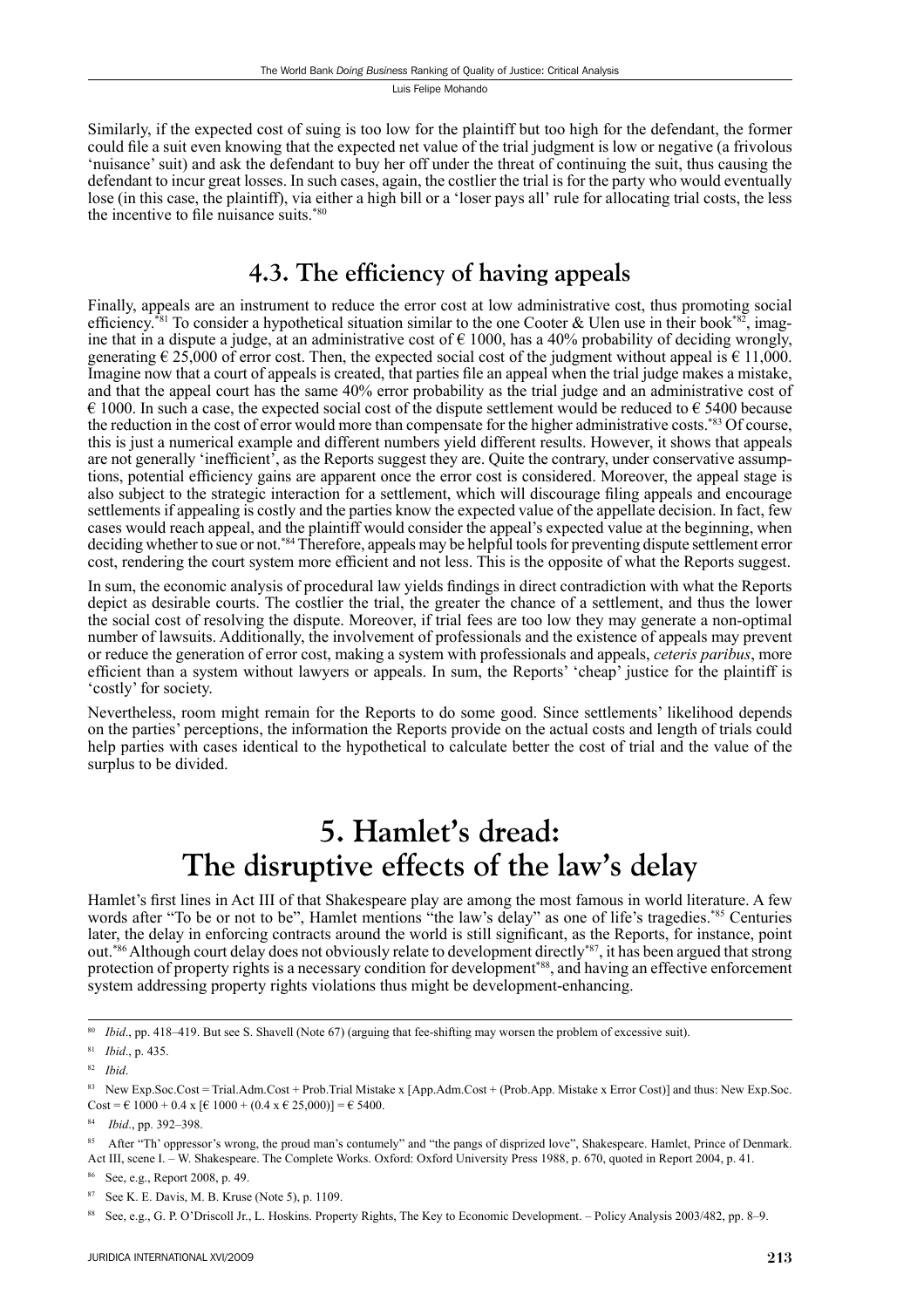In the context of a legal conflict, the delay to resolve the dispute may disrupt the underlying property rights and economic efficiency in general — in several ways. Firstly, and fundamentally, property rights that are in dispute cannot be bought or sold on the market at their usual market value (if they can be sold at all); there is a probability of the seller losing the dispute totally or in part and the right then losing its value or even becoming worthless, determining a risk premium. Every day that passes without the dispute being resolved is one more day in which the affected resources cannot be routed to the most efficient use, one more day of opportunity cost and economic loss.

Secondly, the passage of time allows the evidence backing a legal claim to decay, making it more difficult to gather witnesses (who may forget, become incapacitated, or even die before appearing in court) or necessary documents (which may get lost or damaged), etc. Moreover, delay in resolving a dispute may trigger statutes of limitation of related rights, affecting their value. As the probability of a lengthy process grows, the probability of having a worse case to put to trial also grows, and the value of the legal claim and the underlying right diminishes.

Thirdly, the very interest of the parties in the dispute may shift or disappear with the passage of time. Plaintiffs and defendants may go out of business; corporate parties may be sold, taken over, dissolved or their management be changed or retire; and parties that are natural persons may die or grow tired of going to court. Furthermore, some disputes may be very time-sensitive and the value of pursuing them may change dramatically, depending on whether they could be resolved rapidly or not. For instance, a dispute over a corporate merger that is not resolved quickly may affect the share price of the companies involved, reduce or destroy the profit the parties expect from the deal, and remove the incentive to make it, eliminating the efficiency gains that may result from the merger.

Fourthly, and related to the first issue, time is money and a euro today is worth more than a euro tomorrow. If the successful plaintiff is not granted interest and inflation adjustment on the amount claimed for the time of the enforcement process at the end of it, or the interest rate is lower than the (infl ation-adjusted) market rate, every day of delay in enforcement implies economic loss for the plaintiff. Conversely, the defendant may have a financial benefit from the delay, as she does not have to pay unless and until the court's decision has been issued, upheld (if appealed), and executed.

Finally, parties in court systems subject to the above-mentioned factors may be well aware of them and adjust their behaviour strategically to manipulate the delay to their advantage. For a defendant, for instance, it would often be financially and economically efficient to let the process continue as long as possible because the likelihood of an adverse court decision and its expected amount diminish the later the decision is issued. Conversely, known court delay may also strategically benefit a plaintiff, who may file a frivolous claim against a corporate merger proposal and take advantage of the delay to 'kill' the deal. Likewise, a person suspecting she will be sued may engage in perverse forum shopping, precluding the claim against her by filing a counterclaim in a court that lacks jurisdiction but will take too long to issue a decision declining jurisdiction, forcing the appropriate court to wait and improving her negotiating position *vis à vis* the suing party.

In these contexts, settlements that prevent trials and save on total social cost are less likely. If the delay in the process asymmetrically benefits defendants, if the cost of postponing the dispute resolution (including the present value of the eventual judgment) is lower for her than the cost of settlement, she will have an incentive to try to make the litigation as slow and difficult as possible — filing obstructive appeals, introducing extraneous witnesses, contesting every procedural issue, contesting the court's jurisdiction, etc. — instead of trying to settle, investing effort, time, and money that may have better uses. Therefore, efficiency would require mechanisms to prevent this kind of abuse. Note that the abuse comes not from the mere existence of appeals or other procedural hurdles but from the economic and financial effect the delay has on the plaintiff's claim and the underlying property right. In other words, because of glitches in the system, time favours one party over the other, and those problems should be solved just enough for the incentives to be again in favour of settling.

Likewise, it may be the case that settlement as an institution cannot perform the cost- and time-saving function. In some jurisdictions, for instance, settlements may be too expensive or difficult to complete, or they may not even be legally possible. As mentioned above, if the cost of settlement for one party is higher than the cost of trial for him, it will be rational for him to go to trial instead of settle.

Furthermore, even if settlements are not too expensive, they may not be helpful in certain contexts. A settlement in a case may save the parties going to trial but may need another lengthy process to be actually enforced and let the plaintiff collect the amount agreed upon. Many settlements feature the defendant paying a lump sum to the plaintiff and the plaintiff relinquishing her rights and abandoning the trial, all at the same time; the court is notified after the fact that the dispute has been settled and the trial is over. In many situations, however, it would be necessary or convenient that the defendant promise to do additional things (such as refrain from doing something), the parties may have reached an agreement about the legal rights but the amount to be paid is still undecided, or the settlement might be void (unless and) until the judge endorses it. In such cases, some elements would remain pending and there will be a chance of a settlement breach, or, put more plainly, the plaintiff will still have to do a lot to collect her money. Therefore, if a settlement is not equivalent to a court judgment and has to undergo a long process to be enforced, the trial time and cost saved may not